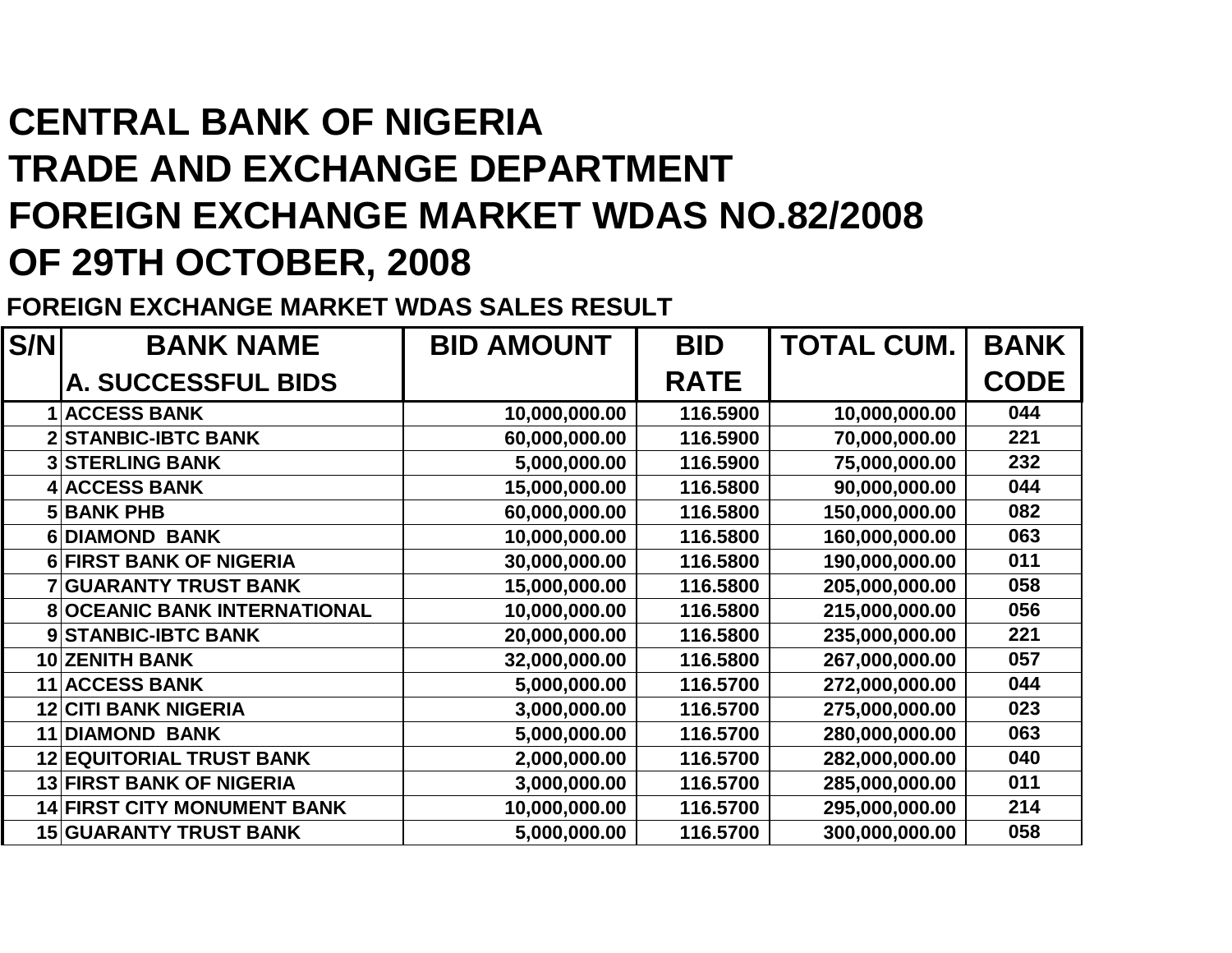| <b>16 STANBIC-IBTC BANK</b>          | 20,000,000.00  | 116.5700 | 320,000,000.00 | 221 |
|--------------------------------------|----------------|----------|----------------|-----|
| <b>17 STANDARD CHARTERED BANK</b>    | 5,000,000.00   | 116.5700 | 325,000,000.00 | 068 |
| <b>18 UNION BANK</b>                 | 2,000,000.00   | 116.5700 | 327,000,000.00 | 032 |
|                                      | 327,000,000.00 |          |                |     |
| <b>B. UNSUCCESSFUL BIDS</b>          |                |          |                |     |
| 19 BANK PHB                          | 5,000,000.00   | 116.5600 | 332,000,000.00 | 082 |
| <b>20 CITI BANK NIGERIA</b>          | 2,000,000.00   | 116.5600 | 334,000,000.00 | 023 |
| 21 EQUITORIAL TRUST BANK             | 2,000,000.00   | 116.5600 | 336,000,000.00 | 040 |
| 22 FIRST BANK OF NIGERIA             | 2,000,000.00   | 116.5600 | 338,000,000.00 | 011 |
| 23 FIRST CITY MONUMENT BANK          | 5,000,000.00   | 116.5600 | 343,000,000.00 | 214 |
| <b>24 GUARANTY TRUST BANK</b>        | 1,000,000.00   | 116.5600 | 344,000,000.00 | 058 |
| <b>25 OCEANIC BANK INTERNATIONAL</b> | 5,000,000.00   | 116.5600 | 349,000,000.00 | 056 |
| 26 STANDARD CHARTERED BANK           | 5,000,000.00   | 116.5600 | 354,000,000.00 | 068 |
| 27 CITI BANK NIGERIA                 | 3,000,000.00   | 116.5500 | 357,000,000.00 | 023 |
| 28 OCEANIC BANK INTERNATIONAL        | 5,000,000.00   | 116.5400 | 362,000,000.00 | 056 |
| 29 STANDARD CHARTERED BANK           | 1,000,000.00   | 116.5100 | 363,000,000.00 | 068 |
|                                      | 36,000,000.00  |          |                |     |
| $\overline{A}$ TOTAL (A + B)         | 363,000,000.00 |          |                |     |

## **BANKS' BDC CASH REQUEST**

| <b>S/NIBANK NAME</b>           | <b>BID AMOUNT</b> | <b>BID</b>  | <b>ITOTAL CUM. IBANK</b> |             |
|--------------------------------|-------------------|-------------|--------------------------|-------------|
| <b>IA. SUCCESSFUL BIDS</b>     |                   | <b>RATE</b> |                          | <b>CODE</b> |
| <b>1 ACCESS BANK</b>           | 2,000,000.00      | 116.5900    | 2,000,000.00             | 044         |
| <b>2 EQUITORIAL TRUST BANK</b> | 2,000,000.00      | 116.5800    | 4,000,000.00             | 040         |
| <b>3 FIRST INLAND BANK</b>     | 2,000,000.00      | 116.5700    | 6,000,000.00             | 085         |
| <b>4 UNITY BANK</b>            | 2,000,000.00      | 116.5800    | 8,000,000.00             | 215         |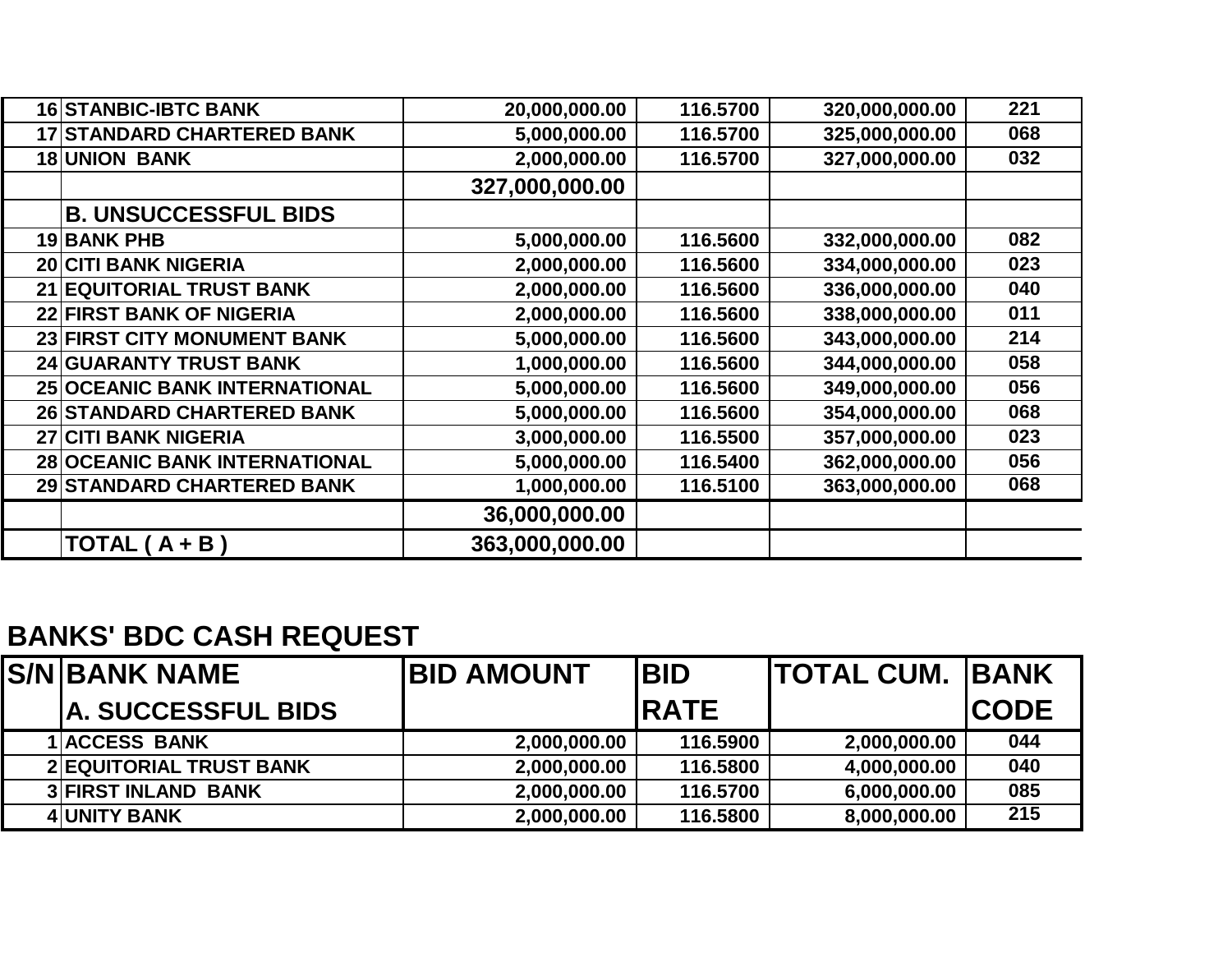## **SUMMARY FOR WDAS NO.82/2008 OF 29TH OCTOBER, 2008**

**<sup>1</sup> AMOUNT OFFERED US\$60,000,000.00**US\$327,000,000.00 **2 AMOUNT SOLD AT WDAS <sup>3</sup> AMOUNT SOLD AT BDC US\$8,000,000.00**US\$335,000,000.00 **4 TOTAL AMOUNT SOLD 5 NO. OF PARTICIPATING BANKS 16**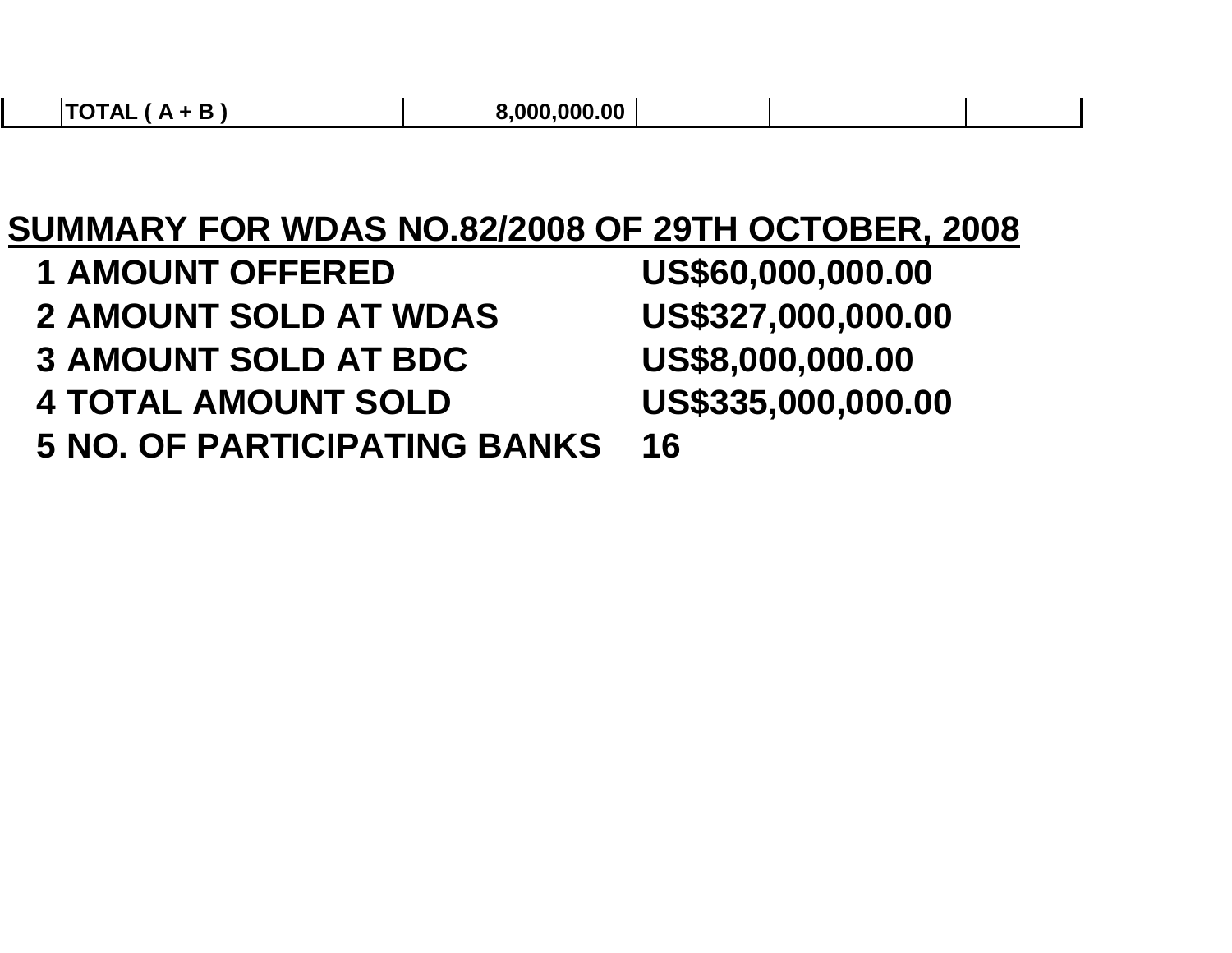| <b>WEIGHTED</b> |
|-----------------|
| <b>AVERAGE</b>  |
| 3.2118          |
| 19.2711         |
| 1.6059          |
| 4.8174          |
| 19.2694         |
| 3.2116          |
| 9.6347          |
| 4.8174          |
| 3.2116          |
| 6.4231          |
| 10.2770         |
| 1.6056          |
| 0.9634          |
| 1.6056          |
| 0.6423          |
| 0.9634          |
| 3.2113          |
| 1.6056          |